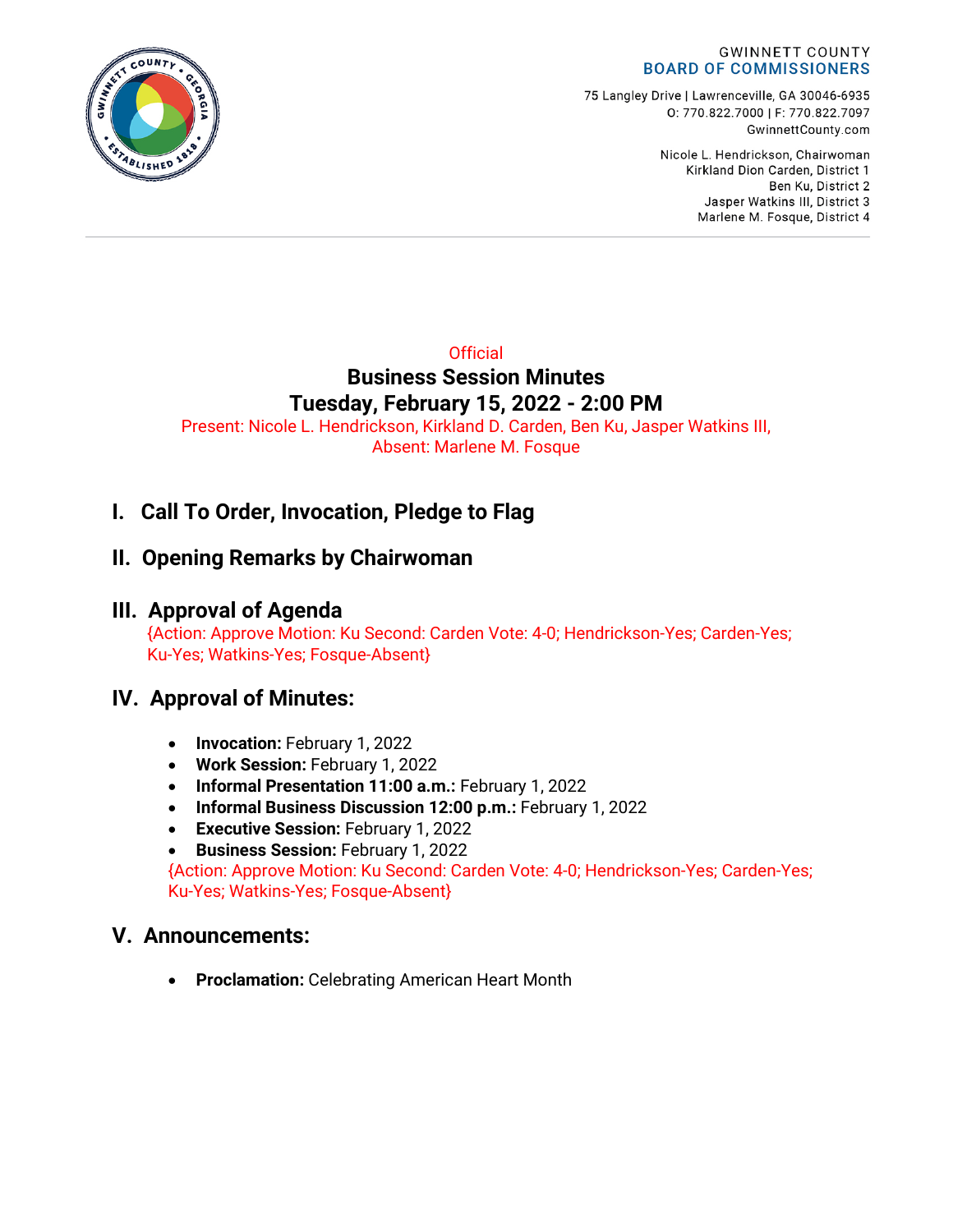### **VI. Consent Agenda**

#### **A. New Business**

#### **1. Commissioners**

**2022-0245 Approval** of appointment to the Gwinnett County Transit Advisory Board to fill the unexpired term of John Hollon. Term expires December 31, 2024. Chairwoman's Appointment - Appoint Marsha Bomar {Action: Approved Motion: Ku Second: Carden Vote: 4-0; Hendrickson-Yes; Carden-Yes; Ku-Yes; Watkins-Yes; Fosque-Absent}

#### **2. Community Services/Tina Fleming**

**2022-0148 Award BL120-21**, Rock Springs Park sports field renovation, to Sports Turf Company, Inc., amount not to exceed \$1,863,750.00. Contract to follow award. Subject to approval as to form by the Law Department. This project is funded 38.63% by the 2017 SPLOST Program. (Staff Recommendation: Award) {Action: Approved Motion: Ku Second: Carden Vote: 4-0; Hendrickson-Yes; Carden-Yes; Ku-Yes; Watkins-Yes; Fosque-Absent}

**2022-0145 Approval** to renew BL043-20, provision of ballot printing services on an annual contract (May 6, 2022 through May 5, 2023), with Fidlar Election - A Cathedral Company, base bid \$168,000.00. (Staff Recommendation: Approval) {Action: Approved Motion: Ku Second: Carden Vote: 4-0; Hendrickson-Yes; Carden-Yes; Ku-Yes; Watkins-Yes; Fosque-Absent}

**2022-0151 Approval** to renew BL042-20, provision of document processing services for voter registrations and elections on an annual contract (April 22, 2022 through April 21, 2023), with Envelopes and Forms, Inc. dba Surebill, base bid \$1,105,000.00. (Staff Recommendation: Approval) {Action: Approved Motion: Ku Second: Carden Vote: 4-0; Hendrickson-Yes; Carden-Yes; Ku-Yes; Watkins-Yes; Fosque-Absent}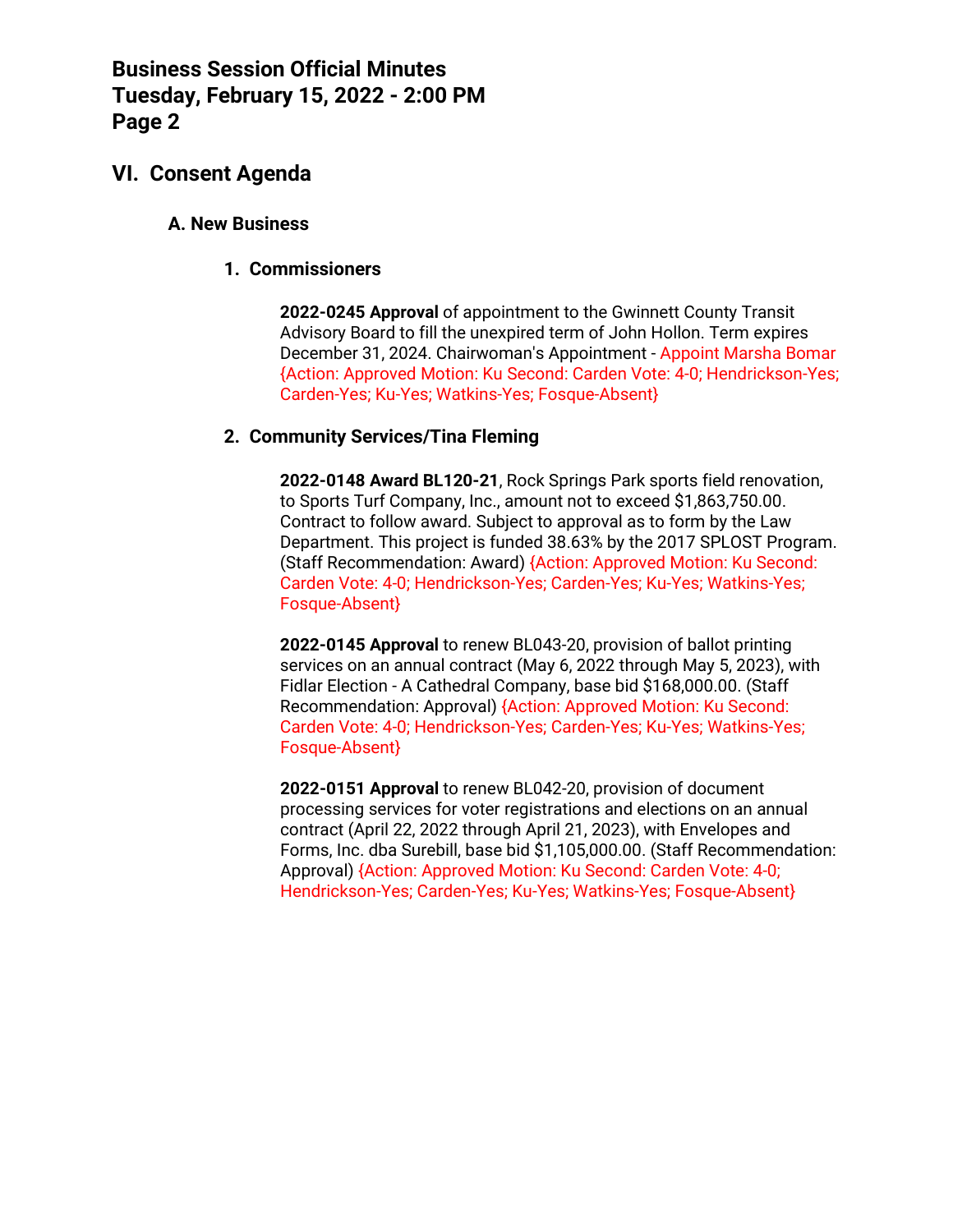### **VI. Consent Agenda**

#### **A. New Business**

#### **2. Community Services/Tina Fleming**

**2022-0209 Approval/authorization** to accept a \$275,000.00 BOOST grant from the Georgia Recreation and Park Association (GRPA) in partnership with the Georgia Statewide Afterschool Network and the Georgia Department of Education; funded through the American Rescue Plan Act. Grant funds will provide reimbursement for eligible expenses associated with the Building Brains Anywhere afterschool program in its current locations and its expansion to additional school sites across Gwinnett in partnership with Gwinnett County Public Schools. This program is 100% funded through GRPA with no match requirement. Approval for the Chairwoman or designee to execute any and all related grant documents. Subject to approval as to form by the Law Department. (Staff Recommendation: Approval) {Action: Approved Motion: Ku Second: Carden Vote: 4-0; Hendrickson-Yes; Carden-Yes; Ku-Yes; Watkins-Yes; Fosque-Absent}

**2022-0232 Approval/authorization** for the Chairwoman to execute a Resolution of Commitment to apply for and accept, if approved, a Livable Centers Initiative (LCI) Grant in an estimated amount between \$100,000.00 and \$130,000.00. This grant will be matched 20% through services and funding provided by the Department of Community Services totaling up to \$15,000.00 and funding provided by Gateway85 Community Improvement District (CID) totaling up to \$15,000.00. This grant will support the Safe and Equitable Multimodal Access Study (for the area southeast of I-85 toward Highway 29, between Old Norcross Road and Beaver Ruin Road.) (Staff Recommendation: Approval) {Action: Approved Motion: Ku Second: Carden Vote: 4-0; Hendrickson-Yes; Carden-Yes; Ku-Yes; Watkins-Yes; Fosque-Absent}

**2022-0184 Ratification** of BL014-21, provision of maintenance and repair of irrigation systems on an annual contract (February 29, 2021 through February 28, 2022), with Mickey and Sons, LLC, \$100,736.36. This contract is funded 95.3% by the 2017 SPLOST Program. (Staff Recommendation: Ratification) {Action: Approved Motion: Ku Second: Carden Vote: 4-0; Hendrickson-Yes; Carden-Yes; Ku-Yes; Watkins-Yes; Fosque-Absent}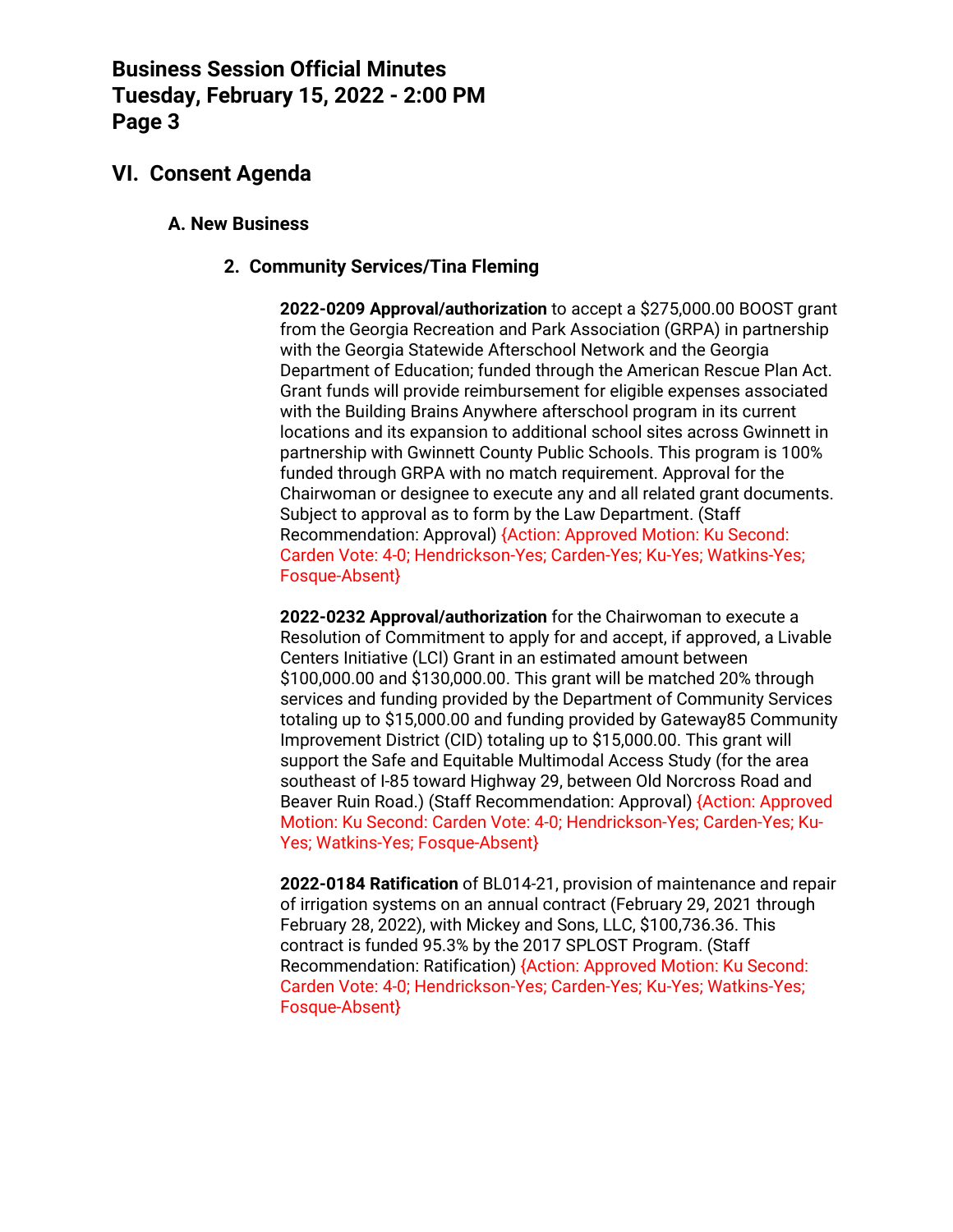### **VI. Consent Agenda**

#### **A. New Business**

#### **3. County Administration**

**2022-0248 Ratification** of employment agreement with Adrienne S. McAllister, Director of Human Resources, for recording purposes. (Staff Recommendation: Approval) {Action: Approved Motion: Ku Second: Carden Vote: 4-0; Hendrickson-Yes; Carden-Yes; Ku-Yes; Watkins-Yes; Fosque-Absent}

#### **4. Financial Services/Buffy Alexzulian**

**2022-0137 Approval/authorization** of the December 31, 2021 Monthly Financial Status Report and ratification of all budget amendments. Approval/authorization of a resolution amending the FY2021 budget to reflect adjustments based on anticipated revenues and appropriations. {Action: Approved Motion: Ku Second: Carden Vote: 4-0; Hendrickson-Yes; Carden-Yes; Ku-Yes; Watkins-Yes; Fosque-Absent}

#### **5. Fire Services/Russell S. Knick**

**2022-0181 Approval** to renew BL006-19, purchase of self-contained breathing apparatus (SCBA) on an annual contract (April 17, 2022 through April 16, 2023), with Fisher Scientific Company, LLC, base bid \$239,869.50. (Staff Recommendation: Approval) {Action: Approved Motion: Ku Second: Carden Vote: 4-0; Hendrickson-Yes; Carden-Yes; Ku-Yes: Watkins-Yes: Fosque-Absent}

#### **6. Law Department/Michael P. Ludwiczak**

**2022-0108 Approval/authorization** for Declaration of Taking Condemnation proceedings for the property of SSB, LLC, and Wells Fargo Bank, National Association, consisting of 0.072 acres of fee simple right of way, 0.024 acres of permanent construction easement, and 0.073 acres of 12-month temporary construction easement, Tax Parcel Nos. R6215 139 and R6216 037, 5865 Jimmy Carter Boulevard, amount \$89,700.00. Subject to approval as to form by the Law Department. This project is funded by the 2017 SPLOST program. {Action: Approved Motion: Ku Second: Carden Vote: 4-0; Hendrickson-Yes; Carden-Yes; Ku-Yes; Watkins-Yes; Fosque-Absent}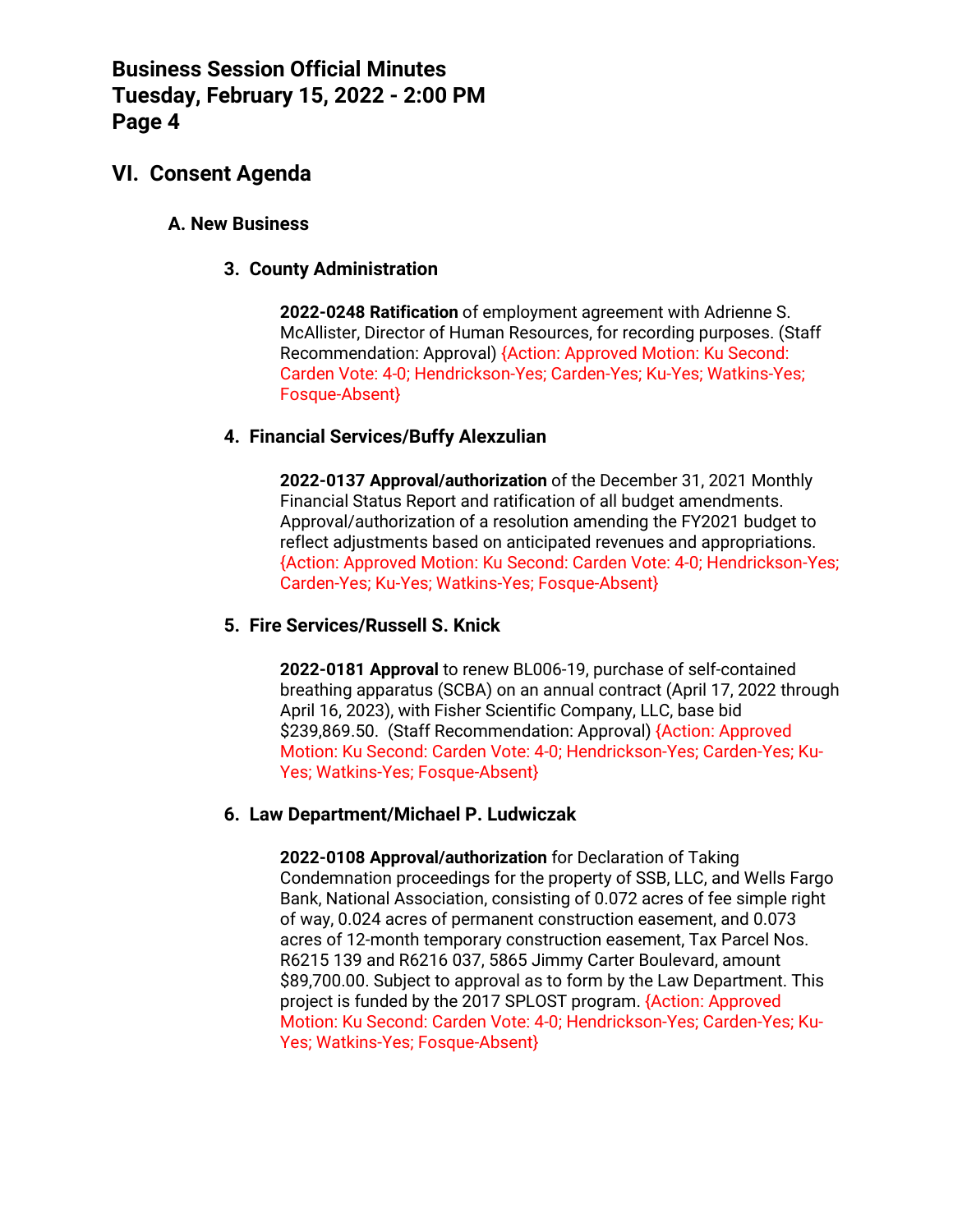### **VI. Consent Agenda**

#### **A. New Business**

#### **6. Law Department/Michael P. Ludwiczak**

**2022-0139 Approval/authorization** for Declaration of Taking Condemnation proceedings for the property of Estate of Mattie Brown, A.D. Yarbrough and Carlton Yarbrough, consisting of 2,932.50 square feet of fee simple right of way, Tax Parcel No. R5274 031, Fence Road, amount \$800.00. Subject to approval as to form by the Law Department. This project is funded by the 2014 SPLOST program. {Action: Approved Motion: Ku Second: Carden Vote: 4-0; Hendrickson-Yes; Carden-Yes; Ku-Yes; Watkins-Yes; Fosque-Absent}

**2022-0140 Approval/authorization** for Declaration of Taking Condemnation proceedings for the property of Lacramioara Grigoras and Ciprian Grigoras, as joint tenants with rights of survivorship, and GMAC Mortgage, LLC, consisting of 2.95 acres of fee simple right of way and 835.87 linear feet of limited access rights, Tax Parcel No. R5273 026, 3316 Old Peachtree Road, amount \$325,000.00. Subject to approval as to form by the Law Department. This project is funded by the 2014 SPLOST program. {Action: Approved Motion: Ku Second: Carden Vote: 4-0; Hendrickson-Yes; Carden-Yes; Ku-Yes; Watkins-Yes; Fosque-Absent}

#### **7. Planning & Development/Susan Canon**

**2022-0079 Approval/authorization** for the Chairwoman to execute a Resolution of Commitment for a Community Development Assistance Program application for Atlanta Regional Commission planning assistance in the Mountain Park Community. County contributing funds will be required in the amount of \$10,000.00, upon approval. Approval/authorization for the Chairwoman or designee to execute necessary program documents. Subject to approval as to form by the Law Department. (Staff Recommendation: Approval) {Action: Approved Motion: Ku Second: Carden Vote: 4-0; Hendrickson-Yes; Carden-Yes; Ku-Yes; Watkins-Yes; Fosque-Absent}

**2022-0180 Approval/authorization** for the Chairwoman to execute any and all documents necessary to enter into the 2022 Participation Agreement with Partnership Gwinnett PFE, Inc. Subject to approval as to form by the Law Department. {Action: Approved Motion: Ku Second: Carden Vote: 4-0; Hendrickson-Yes; Carden-Yes; Ku-Yes; Watkins-Yes; Fosque-Absent}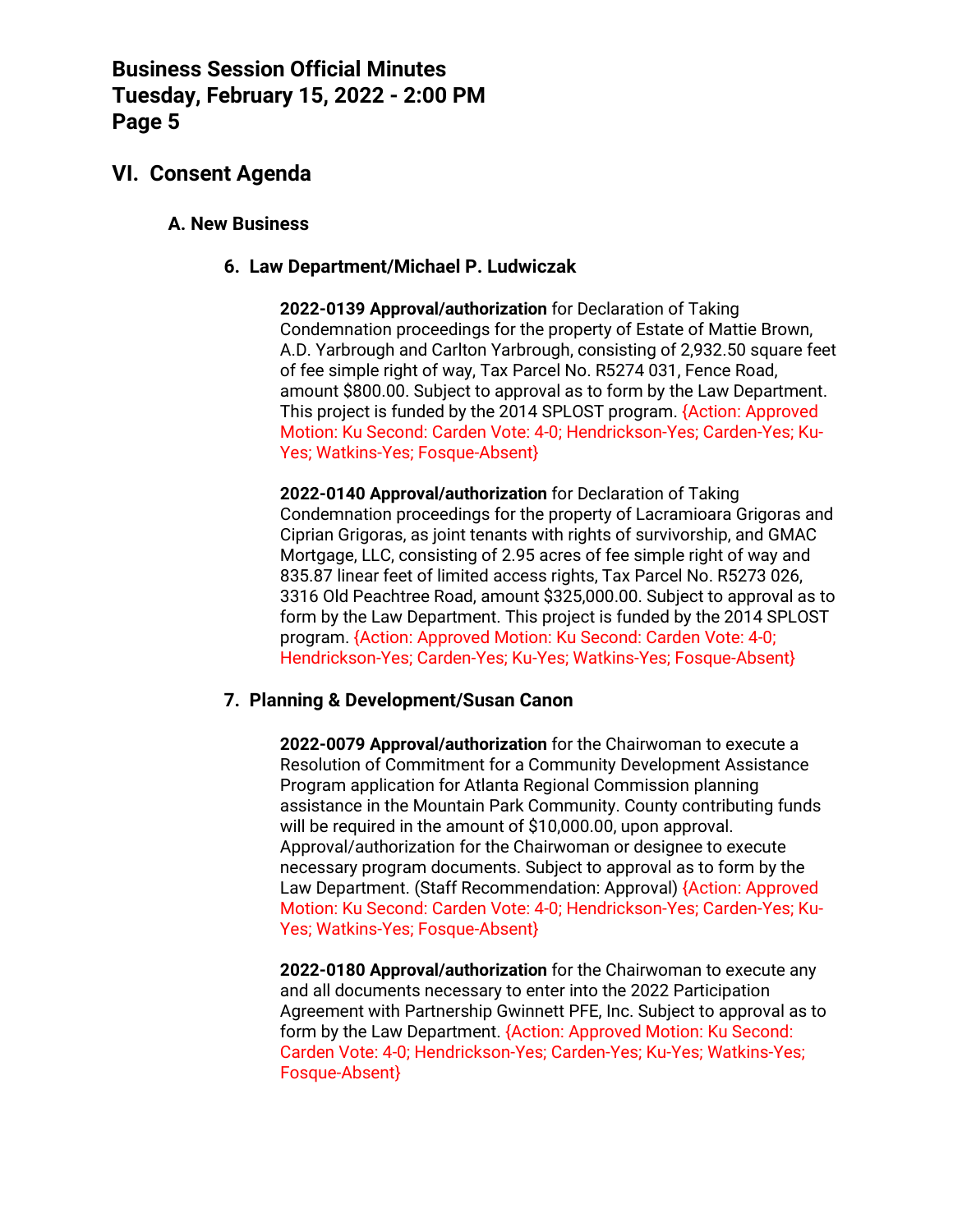### **VI. Consent Agenda**

#### **A. New Business**

#### **8. Police Services/James D. McClure**

**2022-0206 Approval** to retire from service, Gwinnett County Police K-9 Brix. Approval for K-9 Brix to be removed from the Fixed Asset Registry and permanently retired to his handler, Sergeant Brandon Townley, for the remainder of his life. {Action: Approved Motion: Ku Second: Carden Vote: 4-0; Hendrickson-Yes; Carden-Yes; Ku-Yes; Watkins-Yes; Fosque-Absent}

**2022-0174 Ratification** of BL073-21, purchase of nitrile gloves, with PH&S Products, LLC and Sunline USA, LLC dba Sunline Supply, \$615,793.70. This contract is funded by the Cares Act Funding. (Staff Recommendation: Ratification) {Action: Approved Motion: Ku Second: Carden Vote: 4-0; Hendrickson-Yes; Carden-Yes; Ku-Yes; Watkins-Yes; Fosque-Absent}

#### **9. Sheriff/Keybo Taylor**

**2022-0213 Award BL019-22**, provision of equipment and services for trash removal and disposal with chemical dispensers on an annual contract (February 16, 2022 through February 15, 2023), to BFI Waste Services, LLC dba Republic Services of GA, base bid \$121,634.88. (Staff Recommendation: Award) {Action: Approved Motion: Ku Second: Carden Vote: 4-0; Hendrickson-Yes; Carden-Yes; Ku-Yes; Watkins-Yes; Fosque-Absent}

**2022-0066 Ratification** of the emergency purchase and installation of one (1) Unilux hot water flexible tube boiler, with Ostrom Boiler Service, Inc., \$158,000.00. (Staff Recommendation: Ratification) {Action: Approved Motion: Ku Second: Carden Vote: 4-0; Hendrickson-Yes; Carden-Yes; Ku-Yes; Watkins-Yes; Fosque-Absent}

#### **10. Support Services/Angelia Parham**

**2022-0185 Award BL124-21**, fleet maintenance facility HVAC replacement project, to John F. Pennebaker Co., Inc., amount not to exceed \$593,487.00. Contract to follow award. Subject to approval as to form by the Law Department. (Staff Recommendation: Award) {Action: Approved Motion: Ku Second: Carden Vote: 4-0; Hendrickson-Yes; Carden-Yes; Ku-Yes; Watkins-Yes; Fosque-Absent}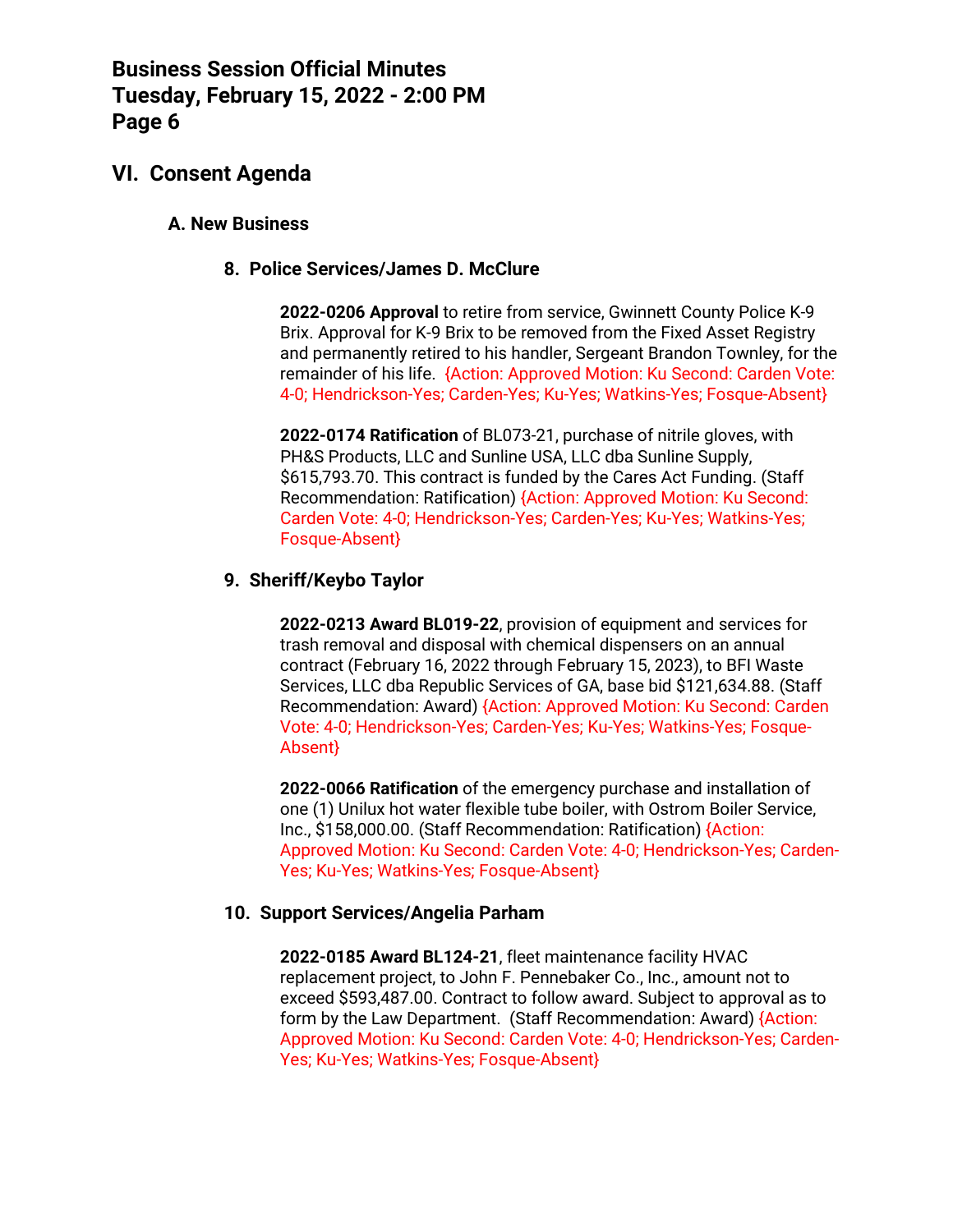### **VI. Consent Agenda**

#### **A. New Business**

#### **10. Support Services/Angelia Parham**

**2022-0176 Approval** to renew BL020-21, purchase of various public safety motorcycles on an annual contract (April 5, 2022 through April 4, 2023), with Killer Creek Harley Davidson, Inc., base bid \$160,000.00. (Staff Recommendation: Approval) {Action: Approved Motion: Ku Second: Carden Vote: 4-0; Hendrickson-Yes; Carden-Yes; Ku-Yes; Watkins-Yes; Fosque-Absent}

**2022-0194 Approval** of Change Order No. 4 to RP023-19, provision of food services on a multi-year contract, with Southern Foodservice Management, Inc., increasing the contract by \$147,420.00. The contract base amount is adjusted from \$79,500.00 to \$226,920.00. Change Order to follow. Subject to approval as to form by the Law Department. This contract is funded by the American Rescue Plan Act, Coronavirus State and Local Fiscal Recovery Fund. (Staff Recommendation: Approval) {Action: Approved Motion: Ku Second: Carden Vote: 4-0; Hendrickson-Yes; Carden-Yes; Ku-Yes; Watkins-Yes; Fosque-Absent}

**2022-0123 Approval/authorization** for the Chairwoman to execute a Fourth Amendment to the Tall Structure Lease Agreement with T-Mobile South, LLC to allow modification of equipment located on the communication tower at 374 Hickory View Drive, Lawrenceville, Tax Parcel No. R5172 015. Subject to approval as to form by the Law Department. (Staff Recommendation: Approval) {Action: Approved Motion: Ku Second: Carden Vote: 4-0; Hendrickson-Yes; Carden-Yes; Ku-Yes; Watkins-Yes; Fosque-Absent}

**2022-0134 Approval/authorization** for the Chairwoman to execute a Second Amendment to the Tall Structure Lease Agreement with T-Mobile South, LLC to allow modification of equipment located on the communication tower at 1850 North Brown Road, Lawrenceville, Tax Parcel No. R7115 008A. Subject to approval as to form by the Law Department. (Staff Recommendation: Approval) {Action: Approved Motion: Ku Second: Carden Vote: 4-0; Hendrickson-Yes; Carden-Yes; Ku-Yes; Watkins-Yes; Fosque-Absent}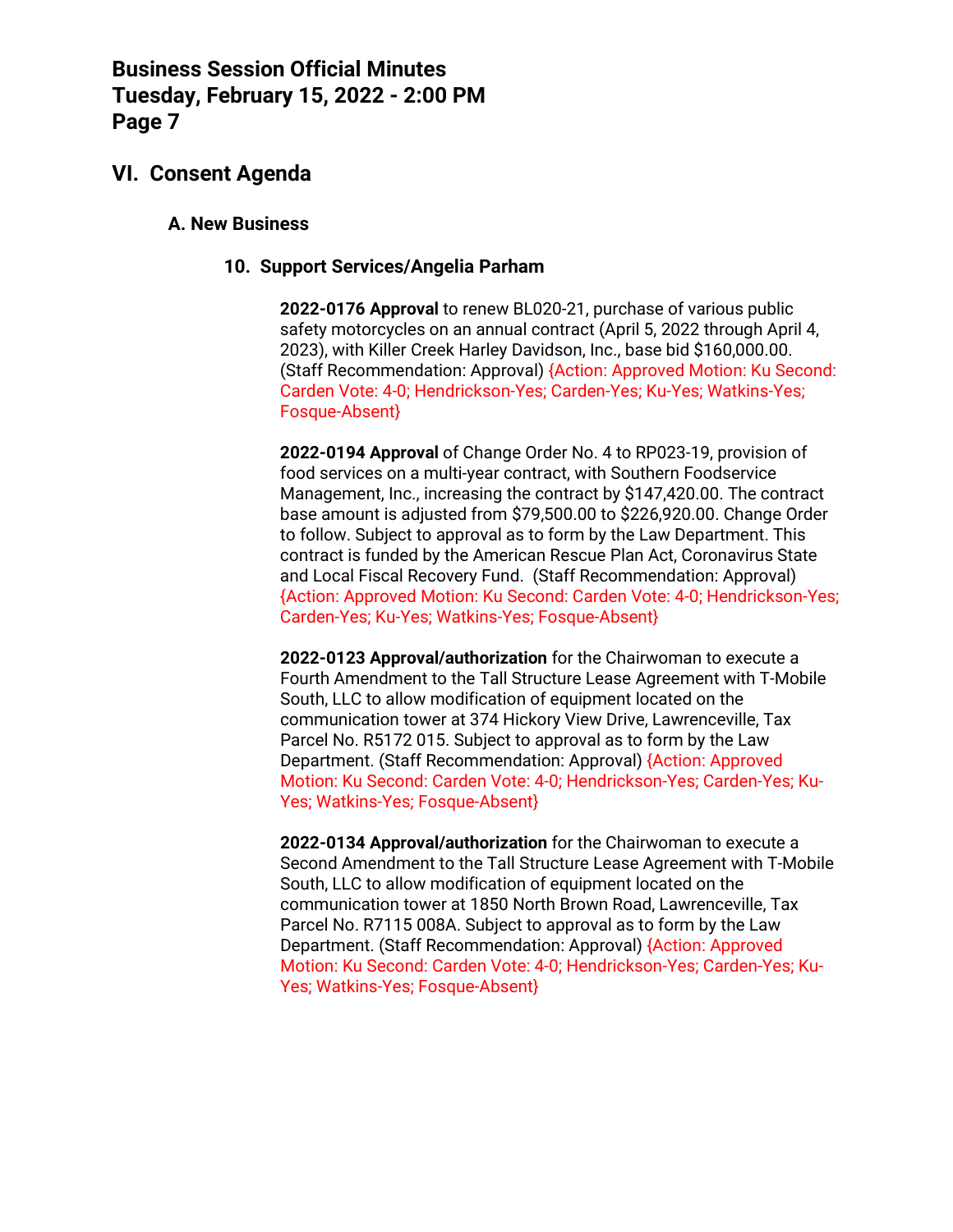## **VI. Consent Agenda**

#### **A. New Business**

#### **10. Support Services/Angelia Parham**

**2022-0188 Approval/authorization** of Change Order No. 2 to BL107-19, Construction of the Gwinnett County Duluth Branch Library, with Cooper & Company General Contractors, Inc., decreasing the contract by \$49,944.51 and extending the contract completion date by 27 days. The contract amount is adjusted from \$5,092,408.87 to \$5,042,464.36. This project is funded 60% by the 2009 SPLOST Program and 40% by the 2014 SPLOST Program. Subject to approval as to form by the Law Department. (Staff Recommendation: Approval) {Action: Approved Motion: Ku Second: Carden Vote: 4-0; Hendrickson-Yes; Carden-Yes; Ku-Yes; Watkins-Yes; Fosque-Absent}

**2022-0212 Approval/authorization** of Change Order No. 2 and Final to BL114-19, Construction of the Gwinnett County Public Library Norcross Branch Project, with Cooper & Company General Contractors, Inc., increasing the contract by \$9,647.26 and extending the contract completion time by 57 days. The contract amount is adjusted from \$12,309,400.00 to \$12,319,047.26. This project is funded 53.3% by the 2014 SPLOST Program and 46.7% by the City of Norcross. Subject to approval as to form by the Law Department. {Action: Approved Motion: Ku Second: Carden Vote: 4-0; Hendrickson-Yes; Carden-Yes; Ku-Yes; Watkins-Yes; Fosque-Absent}

#### **11. Transportation/Lewis Cooksey**

**2022-0193 Approval** for the Chairwoman to execute Change Order No. 1 with the City of Grayson regarding the 2017 County-managed SPLOST project. This change increases the County's contribution from \$617,486.00 to \$1,097,858.00 and increases the City's contribution from \$144,842.00 to \$300,000.00 for median installation on Rosebud Road. This will increase the County's overall financial obligation by \$480,372.00. Subject to approval as to form by the Law Department. Funded by the 2017 SPLOST Program and the City of Grayson. (Staff Recommendation: Approval) {Action: Approved Motion: Ku Second: Carden Vote: 4-0; Hendrickson-Yes; Carden-Yes; Ku-Yes; Watkins-Yes; Fosque-Absent}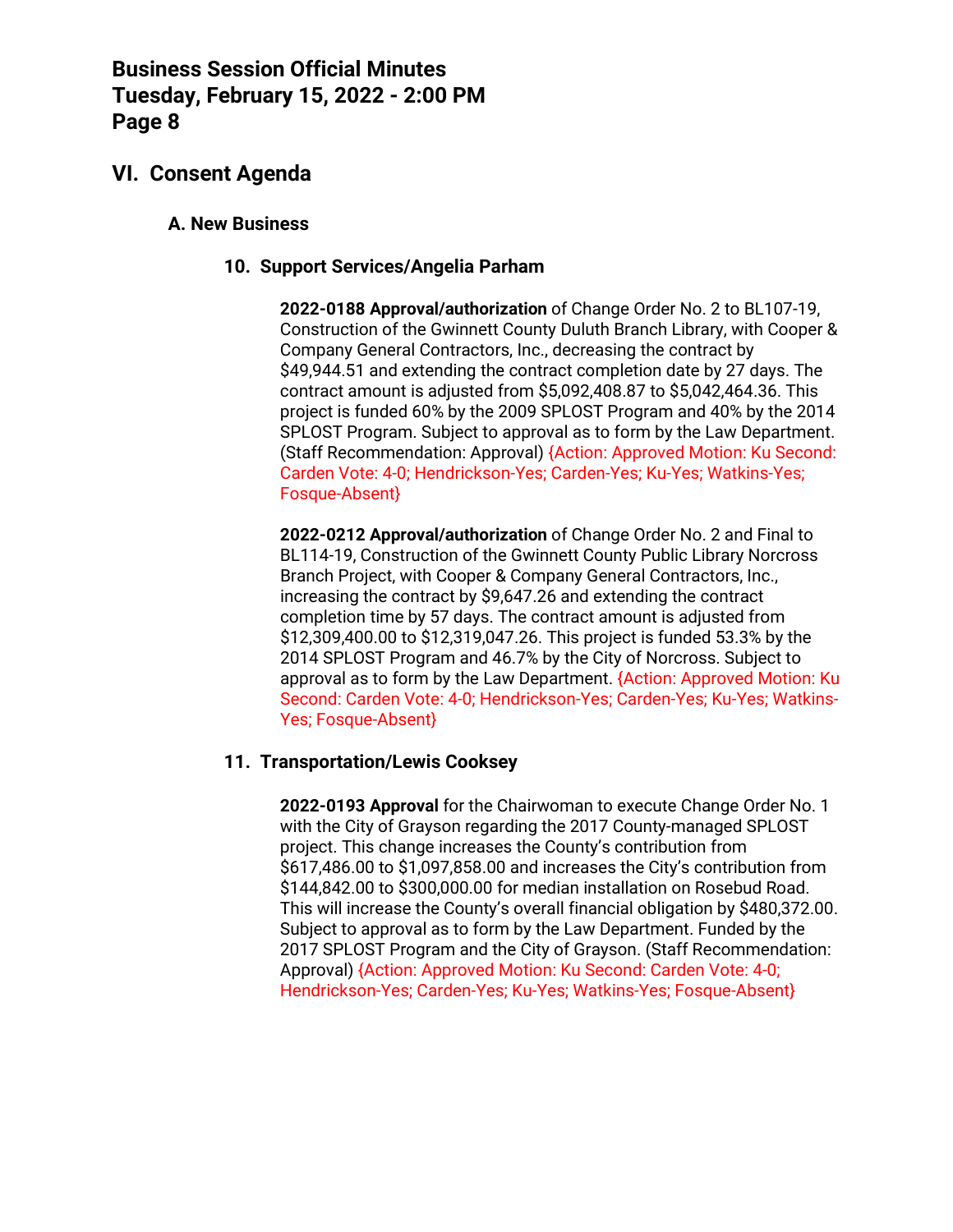### **VI. Consent Agenda**

#### **A. New Business**

#### **11. Transportation/Lewis Cooksey**

**2022-0175 Award BL109-21**, Rosebud Road (from SR 84/Grayson Parkway to SR 20/Grayson Highway) traffic improvement project, to Backbone Infrastructure, LLC, amount not to exceed \$996,654.95. Contract to follow award. Subject to approval as to form by the Law Department. This contract is funded 70% by the 2017 SPLOST Program and 30% by the City of Grayson. (Staff Recommendation: Award) {Action: Approved Motion: Ku Second: Carden Vote: 4-0; Hendrickson-Yes; Carden-Yes; Ku-Yes; Watkins-Yes; Fosque-Absent}

**2022-0210 Approval** for the Chairwoman to execute Change Order No. 1 with the City of Norcross regarding the 2017 City-managed SPLOST project. This change decreases the County's contribution to the 2017 Citymanaged SPLOST Project from \$711,242.00 to \$589,742.00 and will increase the County's contribution to the 2017 County-managed Project by \$121,500.00. There will be no change to the County's overall financial obligation. Subject to approval as to form by the Law Department. (Staff Recommendation: Approval) {Action: Approved Motion: Ku Second: Carden Vote: 4-0; Hendrickson-Yes; Carden-Yes; Ku-Yes; Watkins-Yes; Fosque-Absent}

**2022-0211 Approval** for the Chairwoman to execute Change Order No. 2 with the City of Norcross regarding the 2017 County-managed SPLOST project. This change increases the County's contribution to the 2017 County-managed SPLOST Project from \$1,134,000.00 to \$1,255,500.00 and will reduce the County's contribution to the 2017 City-managed Project by \$121,500.00. The City of Norcross will contribute an additional \$28,500.00 to the County-managed project increasing the City's contribution from \$286,000.00 to \$314,500.00. There will be no change to the County's overall financial obligation. Subject to approval as to form by the Law Department. (Staff Recommendation: Approval) {Action: Approved Motion: Ku Second: Carden Vote: 4-0; Hendrickson-Yes; Carden-Yes; Ku-Yes; Watkins-Yes; Fosque-Absent}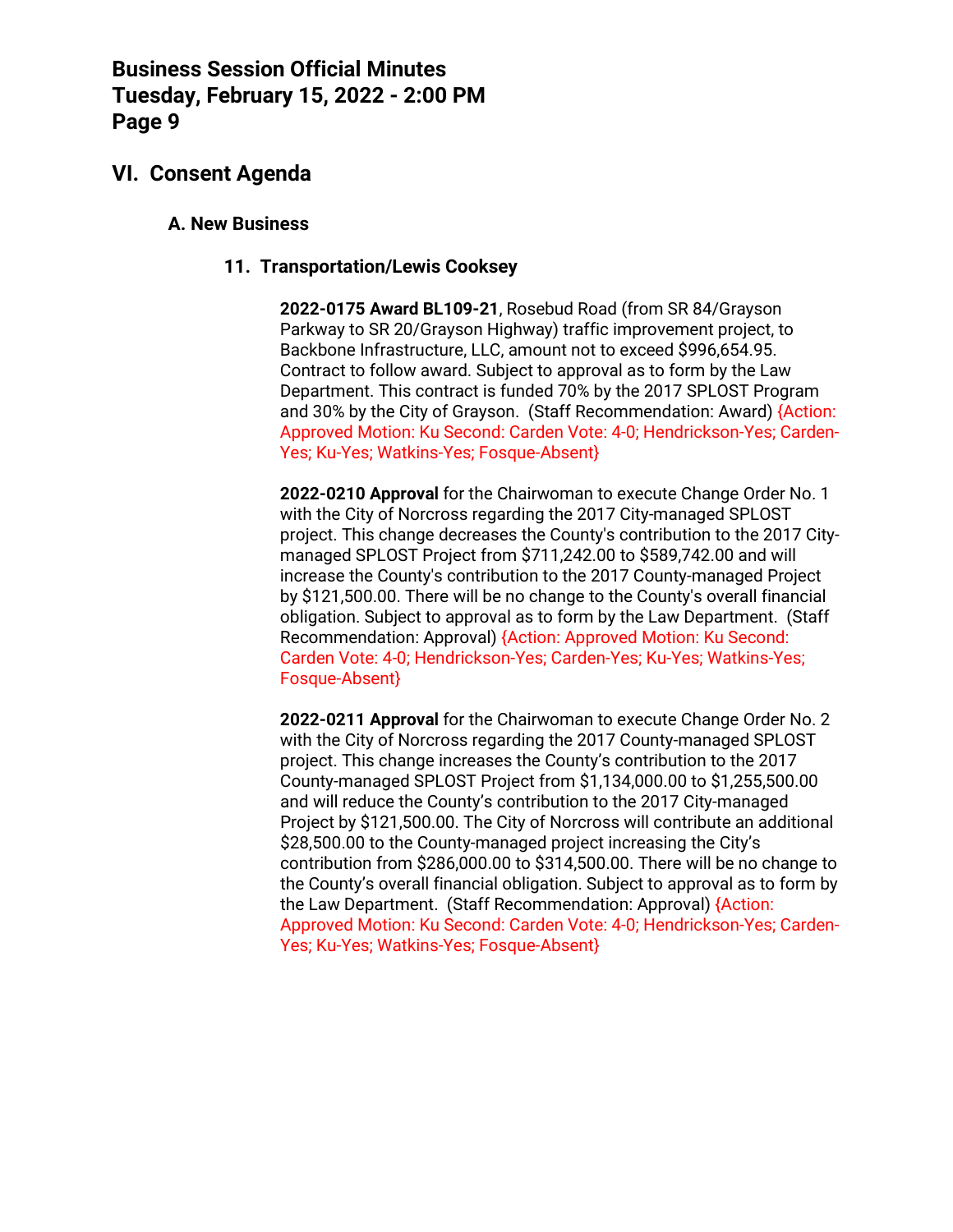### **VI. Consent Agenda**

#### **A. New Business**

#### **11. Transportation/Lewis Cooksey**

**2022-0178 Award BL086-21**, Medlock Bridge Road at North Peachtree Street/Langford Road intersection improvement project, to CMC, Inc., amount not to exceed \$425,287.32. Contract to follow award. Subject to approval as to form by the Law Department. This contract is funded 65.6% by the 2017 SPLOST Program and 34.4% by the City of Norcross. (Staff Recommendation: Award) {Action: Approved Motion: Ku Second: Carden Vote: 4-0; Hendrickson-Yes; Carden-Yes; Ku-Yes; Watkins-Yes; Fosque-Absent}

**2022-0198 Approval/authorization** for the Chairwoman to execute a Construction Agreement with the Georgia Department of Transportation (GDOT) for grant funding of the Gwinnett County ITS Enhancements Phase II project. The maximum GDOT contribution is \$2,000,000.00. The County will provide matching funds of \$476,350.00. This item is funded 81% by the Georgia Department of Transportation and 19% by the 2017 SPLOST Fund. Approval for the Chairwoman or designee to execute any and all related documents. Subject to approval as to form by the Law Department. (Staff Recommendation: Approval) {Action: Approved Motion: Ku Second: Carden Vote: 4-0; Hendrickson-Yes; Carden-Yes; Ku-Yes; Watkins-Yes; Fosque-Absent}

**2022-0199 Award BL084-21**, ITS enhancement phase II traffic signal upgrade, to Lumin8 Transportation Technologies, LLC, amount not to exceed \$2,476,350.00. Contract to follow award. Subject to approval as to form by the Law Department. This contract is funded 81% by the Georgia Department of Transportation and 19% by the 2017 SPLOST Program. (Staff Recommendation: Award) {Action: Approved Motion: Ku Second: Carden Vote: 4-0; Hendrickson-Yes; Carden-Yes; Ku-Yes; Watkins-Yes; Fosque-Absent}

**2022-0173 Approval** of incorporation of Brookshire Drive into the Gwinnett County Speed Hump Program. Total estimated cost is \$10,025.91. This project is funded by the 2017 SPLOST Program. Subject to approval as to form by the Law Department. (Staff Recommendation: Approval) {Action: Approved Motion: Ku Second: Carden Vote: 4-0; Hendrickson-Yes; Carden-Yes; Ku-Yes; Watkins-Yes; Fosque-Absent}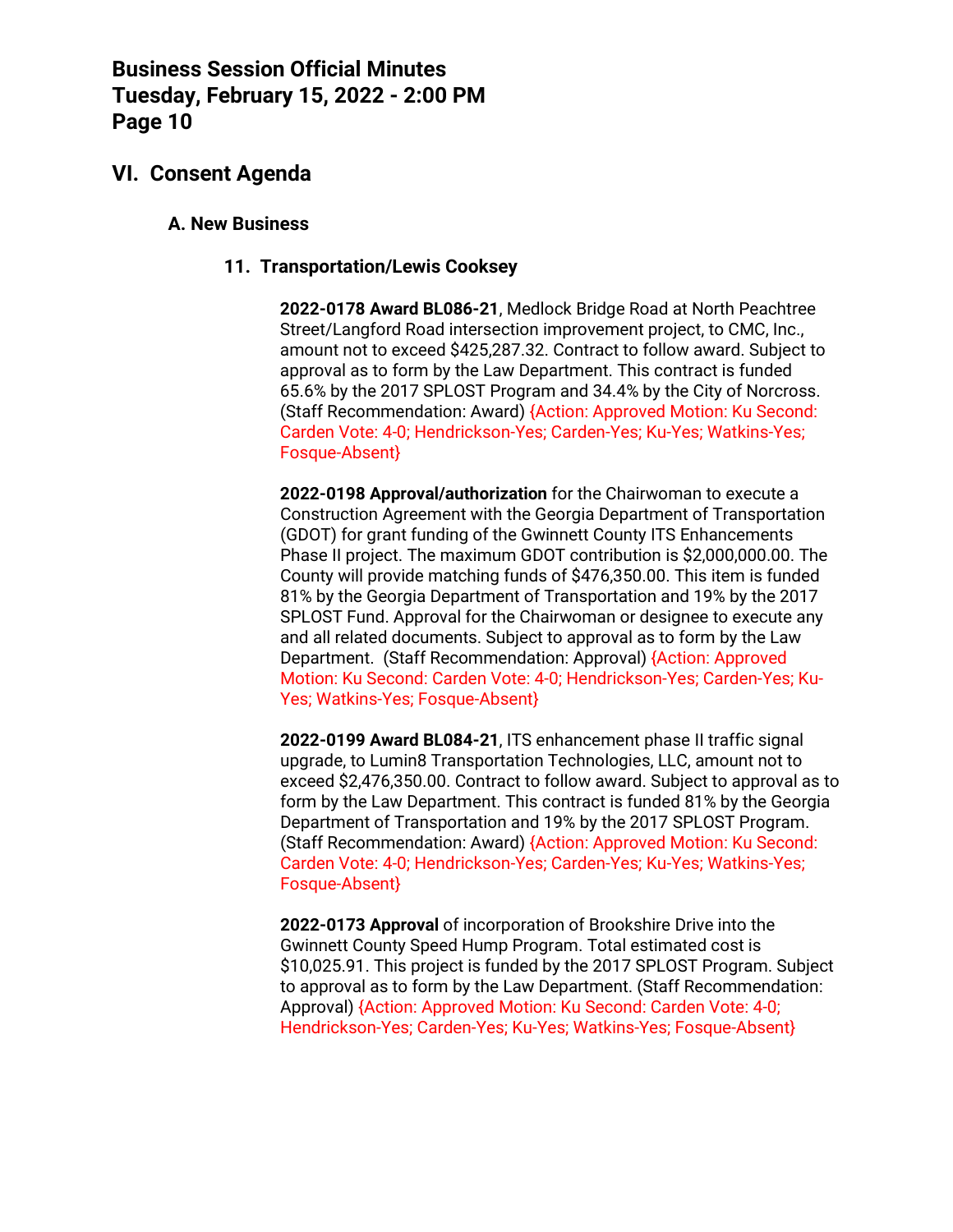### **VI. Consent Agenda**

#### **A. New Business**

#### **11. Transportation/Lewis Cooksey**

**2022-0183 Approval** of incorporation of Rivermeade Drive into the Gwinnett County Speed Hump Program. Total estimated cost is \$19,722.06. This project is funded by the 2014 SPLOST Program. Subject to the approval as to form by the Law Department. (Staff Recommendation: Approval) {Action: Approved Motion: Ku Second: Carden Vote: 4-0; Hendrickson-Yes; Carden-Yes; Ku-Yes; Watkins-Yes; Fosque-Absent}

**2022-0106 Approval/authorization** for the Chairwoman to execute a Memorandum of Understanding (MOU) with the Georgia Department of Transportation (GDOT) regarding the Local Bridge Replacement project on CR 243/ Martins Chapel Road at Alcovy River. The County will contribute \$100,000.00 to the Right of Way phase and GDOT will be responsible for the remaining cost of the project. Subject to approval as to form by the Law Department. County contribution funded by the 2014 SPLOST Program. (Staff Recommendation: Approval) {Action: Approved Motion: Ku Second: Carden Vote: 4-0; Hendrickson-Yes; Carden-Yes; Ku-Yes; Watkins-Yes; Fosque-Absent}

**2022-0191 Approval/authorization** for the Chairwoman to execute an Intergovernmental Agreement with the City of Buford regarding median landscaping on Peachtree Industrial Boulevard between Gold Creek Trail and the Hall County Line. The City will be responsible for all cost associated with the installation and maintenance of this project. There will be no cost to the County. Subject to approval as to form by the Law Department. (Staff Recommendation: Approval) {Action: Approved Motion: Ku Second: Carden Vote: 4-0; Hendrickson-Yes; Carden-Yes; Ku-Yes; Watkins-Yes; Fosque-Absent}

#### **12. Water Resources/Tyler Richards**

**2022-0200 Award RP039-21**, document processing services for the Department of Water Resources on an annual contract (May 3, 2022 through May 2, 2023), to Datamatx, Inc., base amount \$1,625,722.00 (negotiated cost savings of approximately \$4,370.00). Contract to follow award. Subject to approval as to form by the Law Department. (Staff Recommendation: Award) (Water and Sewerage Authority Approved on February 7, 2022, Vote 5-0.) {Action: Approved Motion: Ku Second: Carden Vote: 4-0; Hendrickson-Yes; Carden-Yes; Ku-Yes; Watkins-Yes; Fosque-Absent}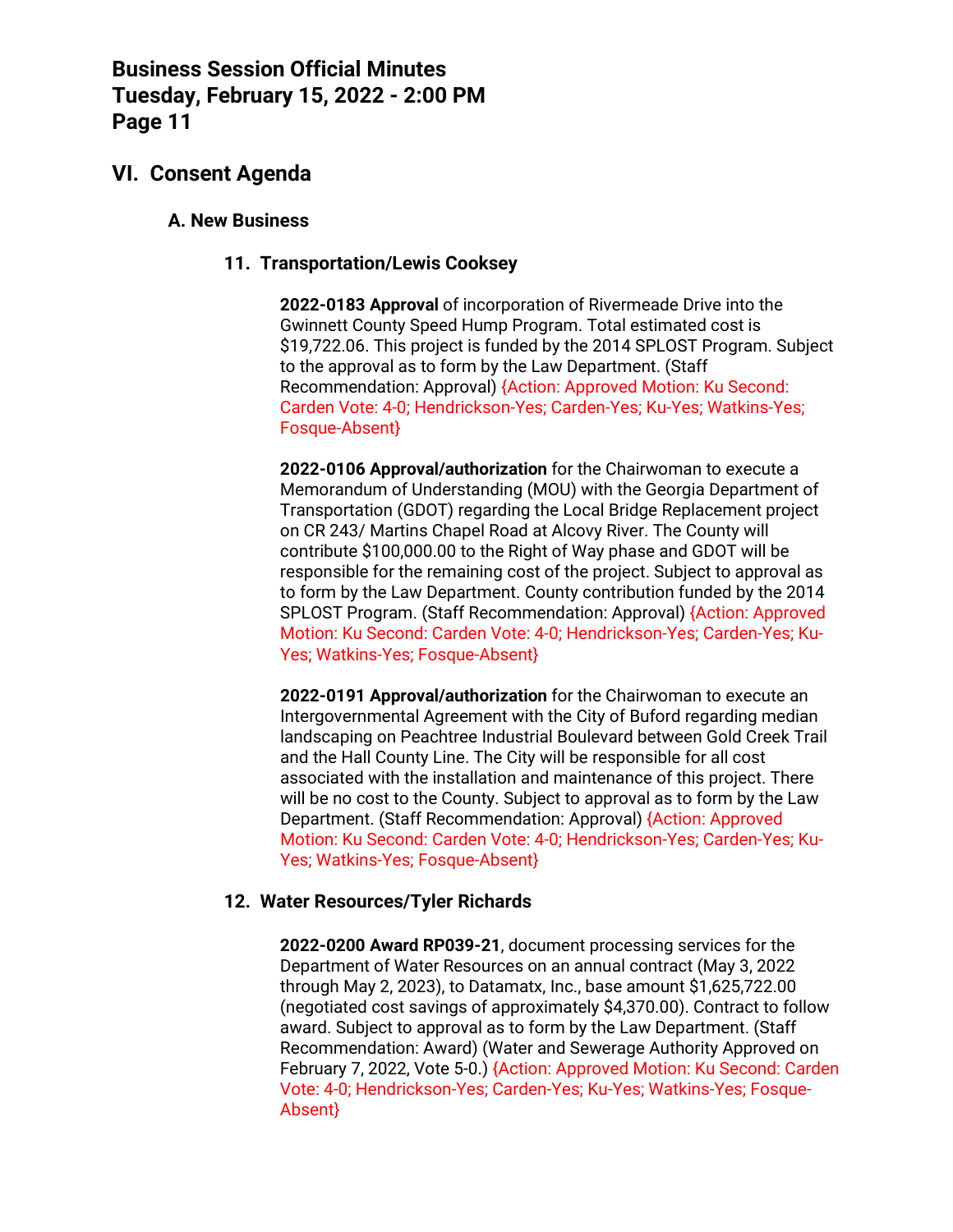### **VI. Consent Agenda**

#### **A. New Business**

#### **12. Water Resources/Tyler Richards**

**2022-0197 Approval** to extend RP030-19, provision of document processing services for the Department of Water Resources on an annual contract (March 18, 2022 through May 2, 2022), with Pinnacle Data Systems, LLC, a Doxim Company, base amount \$192,299.53. (Staff Recommendation: Approval) (Water and Sewerage Authority Approved on February 7, 2022, Vote 5-0.) {Action: Approved Motion: Ku Second: Carden Vote: 4-0; Hendrickson-Yes; Carden-Yes; Ku-Yes; Watkins-Yes; Fosque-Absent}

**2022-0203 Award BL097-21**, F. Wayne Hill Water Resources Center ozone electrical upgrade, to Crowder Construction Company, amount not to exceed \$975,200.00. Contract to follow award. Subject to approval as to form by the Law Department. (Staff Recommendation: Award) (Water and Sewerage Authority Approved on February 7, 2022, Vote 5-0.) {Action: Approved Motion: Ku Second: Carden Vote: 4-0; Hendrickson-Yes; Carden-Yes; Ku-Yes; Watkins-Yes; Fosque-Absent}

**2022-0056 Approval** to renew BL018-19, provision of lighting replacement and upgrade services on an annual contract (April 17, 2022 through April 16, 2023), with Capital City Electrical Services, LLC; Cleveland Electric Company; and Greenspeed Energy Solutions, LLC, base bid \$700,000.00 (negotiated cost savings of approximately \$4,670.00). (Staff Recommendation: Approval) (Water and Sewerage Authority Approved on February 07, 2022, Vote 5-0.) {Action: Approved Motion: Ku Second: Carden Vote: 4-0; Hendrickson-Yes; Carden-Yes; Ku-Yes; Watkins-Yes; Fosque-Absent}

**2022-0179 Approval** to renew RP031-18, watershed improvements on an annual contract (May 22, 2022 through May 21, 2023), with Clean Water Consultants, Inc., base amount \$6,500,000.00. (Staff Recommendation: Approval) (Water and Sewerage Authority Approved on February 07, 2022, Vote 5-0.) {Action: Approved Motion: Ku Second: Carden Vote: 4-0; Hendrickson-Yes; Carden-Yes; Ku-Yes; Watkins-Yes; Fosque-Absent}